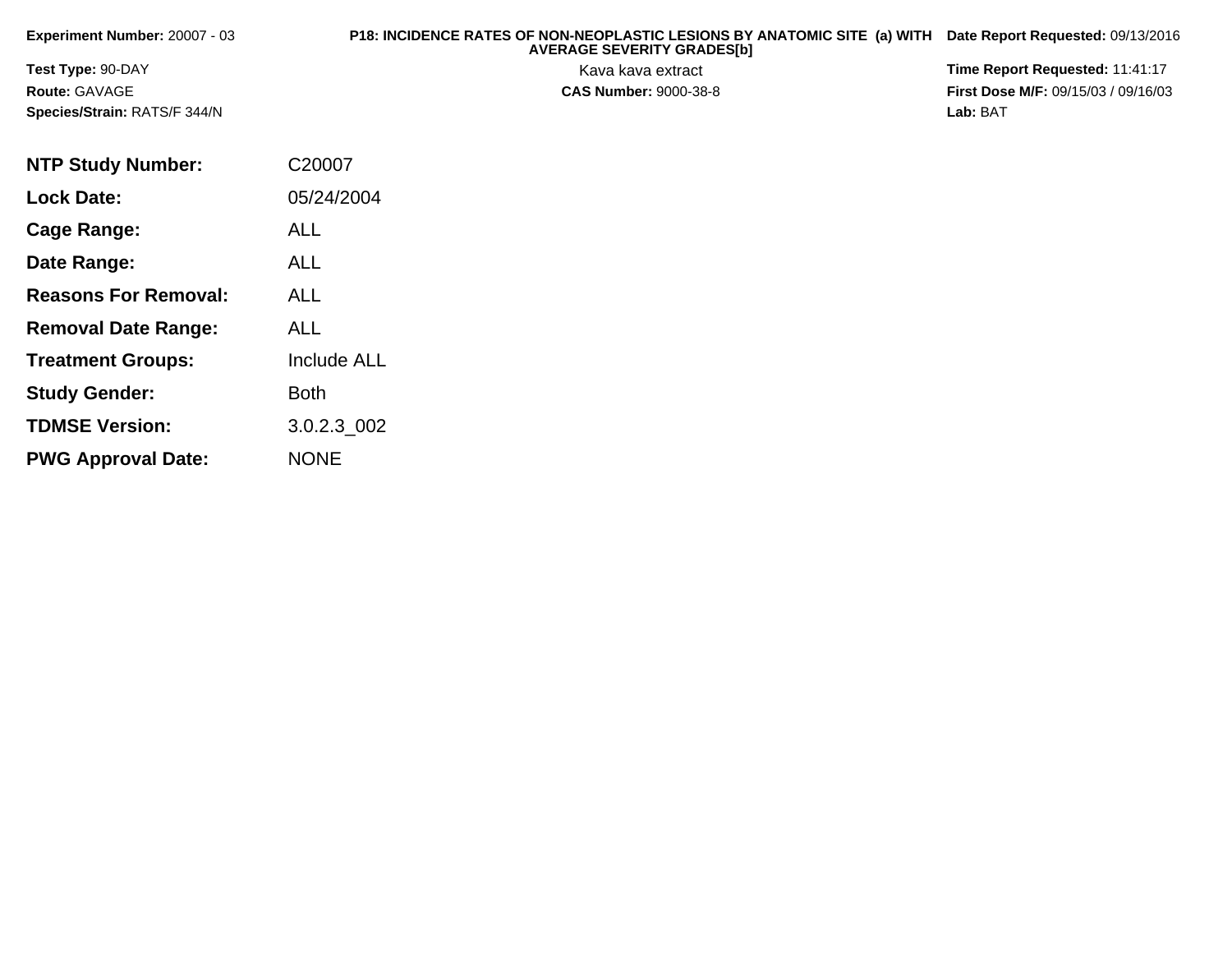| Experiment Number: 20007 - 03                            |        | P18: INCIDENCE RATES OF NON-NEOPLASTIC LESIONS BY ANATOMIC SITE (a) WITH Date Report Requested: 09/13/2016 |           |             |                                     |                         |
|----------------------------------------------------------|--------|------------------------------------------------------------------------------------------------------------|-----------|-------------|-------------------------------------|-------------------------|
| Test Type: 90-DAY                                        |        | Kava kava extract                                                                                          |           |             |                                     |                         |
| Route: GAVAGE                                            |        | <b>CAS Number: 9000-38-8</b>                                                                               |           |             | First Dose M/F: 09/15/03 / 09/16/03 |                         |
| Species/Strain: RATS/F 344/N                             |        |                                                                                                            | Lab: BAT  |             |                                     |                         |
| <b>FISCHER 344 RATS MALE</b>                             | 0 G/KG | 0.125 G/KG                                                                                                 | 0.25 G/KG | 0.5 G/KG    | 1.0 G/KG                            | 2.0 G/KG                |
| <b>Disposition Summary</b>                               |        |                                                                                                            |           |             |                                     |                         |
| <b>Animals Initially In Study</b><br><b>Early Deaths</b> | 10     | 10                                                                                                         | 10        | 10          | 10                                  | 10                      |
| <b>Moribund Sacrifice</b><br><b>Natural Death</b>        |        |                                                                                                            | 1         |             |                                     | 3                       |
| <b>Survivors</b>                                         |        |                                                                                                            |           |             |                                     |                         |
| <b>Terminal Sacrifice</b>                                | 10     | 10                                                                                                         | 9         | 10          | 10                                  | $\overline{\mathbf{r}}$ |
| <b>Animals Examined Microscopically</b>                  | 10     | 10                                                                                                         | 10        | 10          | 10                                  | 10                      |
| <b>ALIMENTARY SYSTEM</b>                                 |        |                                                                                                            |           |             |                                     |                         |
| Esophagus                                                | (10)   | (0)                                                                                                        | (1)       | (0)         | (0)                                 | (10)                    |
| Intestine Large, Cecum                                   | (10)   | (0)                                                                                                        | (1)       | (0)         | (0)                                 | (10)                    |
| Intestine Large, Colon                                   | (10)   | (0)                                                                                                        | (1)       | (0)         | (0)                                 | (10)                    |
| Intestine Large, Rectum                                  | (10)   | (0)                                                                                                        | (1)       | (0)         | (0)                                 | (10)                    |
| Intestine Small, Duodenum                                | (10)   | (0)                                                                                                        | (1)       | (0)         | (0)                                 | (10)                    |
| Intestine Small, Ileum                                   | (10)   | (0)                                                                                                        | (1)       | (0)         | (0)                                 | (10)                    |
| Intestine Small, Jejunum                                 | (10)   | (0)                                                                                                        | (1)       | (0)         | (0)                                 | (10)                    |
| Liver                                                    | (10)   | (10)                                                                                                       | (10)      | (10)        | (10)                                | (10)                    |
| Hematopoietic Cell Proliferation                         | 1[1.0] | 1 [1.0]                                                                                                    |           |             |                                     |                         |
| Hepatodiaphragmatic Nodule                               |        |                                                                                                            |           | $\mathbf 1$ |                                     |                         |
| Infiltration Cellular, Mixed Cell                        |        |                                                                                                            |           |             |                                     | 1[1.0]                  |
| Infiltration Cellular, Mononuclear Cell                  | 9[1.0] | 7[1.0]                                                                                                     | 5[1.0]    | 5[1.0]      | 5[1.0]                              | 5[1.0]                  |
| Vacuolization Cytoplasmic                                | 1[1.0] |                                                                                                            |           | 1[1.0]      |                                     |                         |
| Bile Duct, Hyperplasia                                   |        |                                                                                                            |           | 1[1.0]      |                                     |                         |
| Hepatocyte, Hypertrophy                                  |        |                                                                                                            |           |             | 1[1.0]                              |                         |
| Pancreas                                                 | (10)   | (0)                                                                                                        | (1)       | (0)         | (0)                                 | (10)                    |
| Acinus, Atrophy                                          | 1[1.0] |                                                                                                            |           |             |                                     |                         |
| Salivary Glands                                          | (10)   | (0)                                                                                                        | (1)       | (0)         | (0)                                 | (10)                    |
| Stomach, Forestomach                                     | (10)   | (0)                                                                                                        | (1)       | (0)         | (0)                                 | (10)                    |
| Inflammation                                             |        |                                                                                                            |           |             |                                     | 1[1.0]                  |
| Mineralization                                           |        |                                                                                                            |           |             |                                     | 1[2.0]                  |
| Ulcer                                                    |        |                                                                                                            |           |             |                                     | 1[2.0]                  |
| Stomach, Glandular                                       | (10)   | (0)                                                                                                        | (1)       | (0)         | (0)                                 | (10)                    |
|                                                          |        |                                                                                                            |           |             |                                     |                         |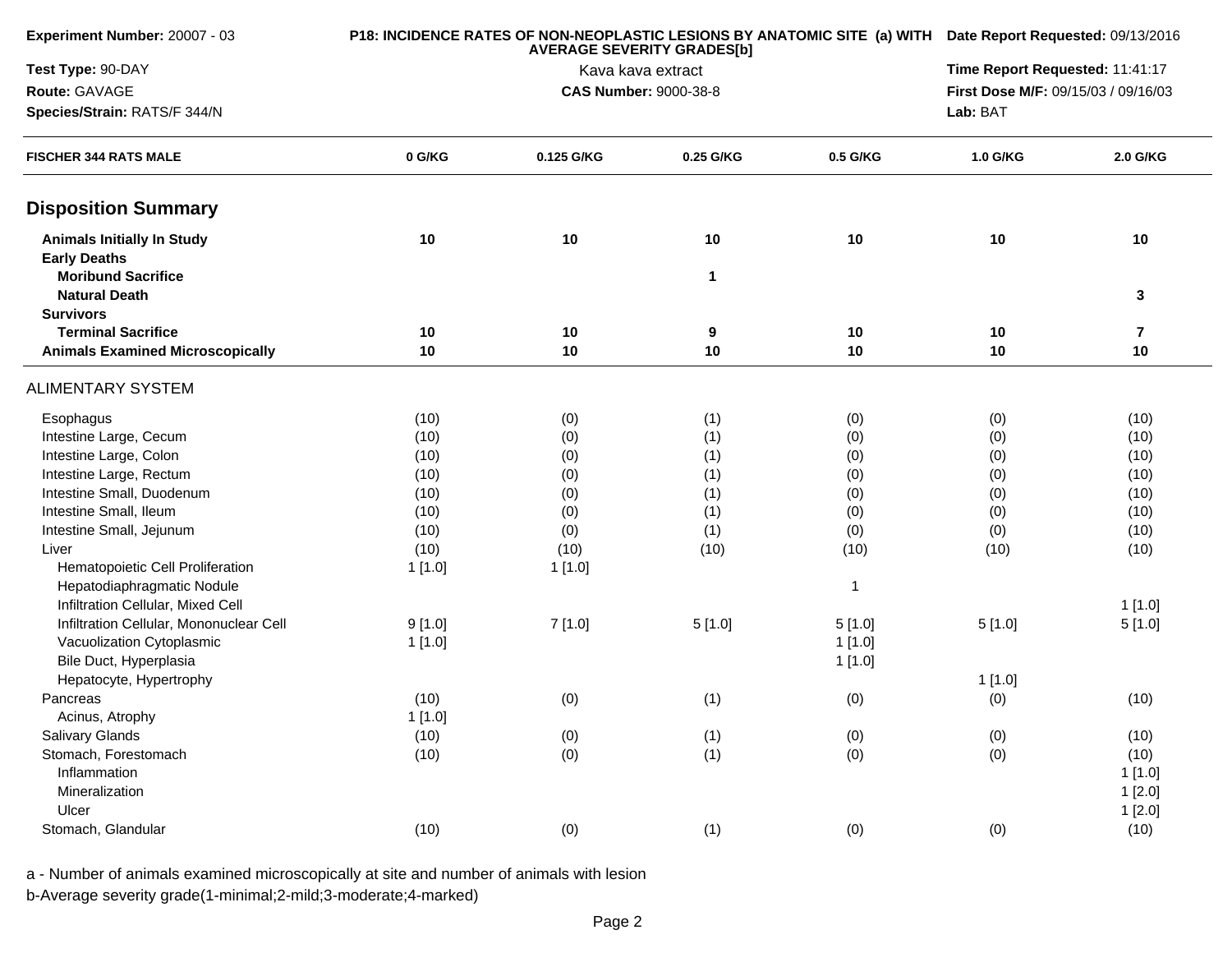| Experiment Number: 20007 - 03                  |                        | P18: INCIDENCE RATES OF NON-NEOPLASTIC LESIONS BY ANATOMIC SITE (a) WITH Date Report Requested: 09/13/2016<br>Time Report Requested: 11:41:17 |            |            |            |                        |  |
|------------------------------------------------|------------------------|-----------------------------------------------------------------------------------------------------------------------------------------------|------------|------------|------------|------------------------|--|
| Test Type: 90-DAY                              |                        |                                                                                                                                               |            |            |            |                        |  |
| Route: GAVAGE                                  |                        | Kava kava extract<br><b>CAS Number: 9000-38-8</b>                                                                                             |            |            |            |                        |  |
| Species/Strain: RATS/F 344/N                   |                        |                                                                                                                                               |            |            |            |                        |  |
| <b>FISCHER 344 RATS MALE</b>                   | 0 G/KG                 | 0.125 G/KG                                                                                                                                    | 0.25 G/KG  | 0.5 G/KG   | 1.0 G/KG   | 2.0 G/KG               |  |
| CARDIOVASCULAR SYSTEM                          |                        |                                                                                                                                               |            |            |            |                        |  |
| <b>Blood Vessel</b><br>Heart<br>Cardiomyopathy | (10)<br>(10)<br>9[1.3] | (0)<br>(0)                                                                                                                                    | (1)<br>(1) | (0)<br>(0) | (0)<br>(0) | (10)<br>(10)<br>8[1.0] |  |
| <b>ENDOCRINE SYSTEM</b>                        |                        |                                                                                                                                               |            |            |            |                        |  |
| <b>Adrenal Cortex</b>                          | (10)                   | (0)                                                                                                                                           | (1)        | (0)        | (0)        | (10)                   |  |
| Adrenal Medulla                                | (10)                   | (0)                                                                                                                                           | (1)        | (0)        | (0)        | (10)                   |  |
| Islets, Pancreatic                             | (10)                   | (0)                                                                                                                                           | (1)        | (0)        | (0)        | (10)                   |  |
| Parathyroid Gland                              | (10)                   | (0)                                                                                                                                           | (1)        | (0)        | (0)        | (9)                    |  |
| <b>Pituitary Gland</b>                         | (10)                   | (0)                                                                                                                                           | (1)        | (0)        | (0)        | (10)                   |  |
| Pars Distalis, Hypertrophy                     | 1[1.0]                 |                                                                                                                                               |            |            |            |                        |  |
| <b>Thyroid Gland</b>                           | (10)                   | (0)                                                                                                                                           | (1)        | (0)        | (0)        | (10)                   |  |
| Cyst                                           | $\overline{c}$         |                                                                                                                                               |            |            |            | $\overline{1}$         |  |
| <b>GENERAL BODY SYSTEM</b>                     |                        |                                                                                                                                               |            |            |            |                        |  |
| None                                           |                        |                                                                                                                                               |            |            |            |                        |  |
| <b>GENITAL SYSTEM</b>                          |                        |                                                                                                                                               |            |            |            |                        |  |
| Epididymis                                     | (10)                   | (0)                                                                                                                                           | (1)        | (0)        | (0)        | (10)                   |  |
| Inflammation                                   | 1[1.0]                 |                                                                                                                                               |            |            |            |                        |  |
| <b>Preputial Gland</b>                         | (10)                   | (0)                                                                                                                                           | (1)        | (0)        | (0)        | (10)                   |  |
| Inflammation                                   |                        |                                                                                                                                               |            |            |            | 1[1.0]                 |  |
| Prostate                                       | (10)                   | (0)                                                                                                                                           | (1)        | (0)        | (0)        | (10)                   |  |
| Seminal Vesicle                                | (10)                   | (0)                                                                                                                                           | (1)        | (0)        | (0)        | (10)                   |  |
| Atrophy                                        |                        |                                                                                                                                               |            |            |            | 1[3.0]                 |  |
| <b>Testes</b>                                  | (10)                   | (0)                                                                                                                                           | (1)        | (0)        | (0)        | (10)                   |  |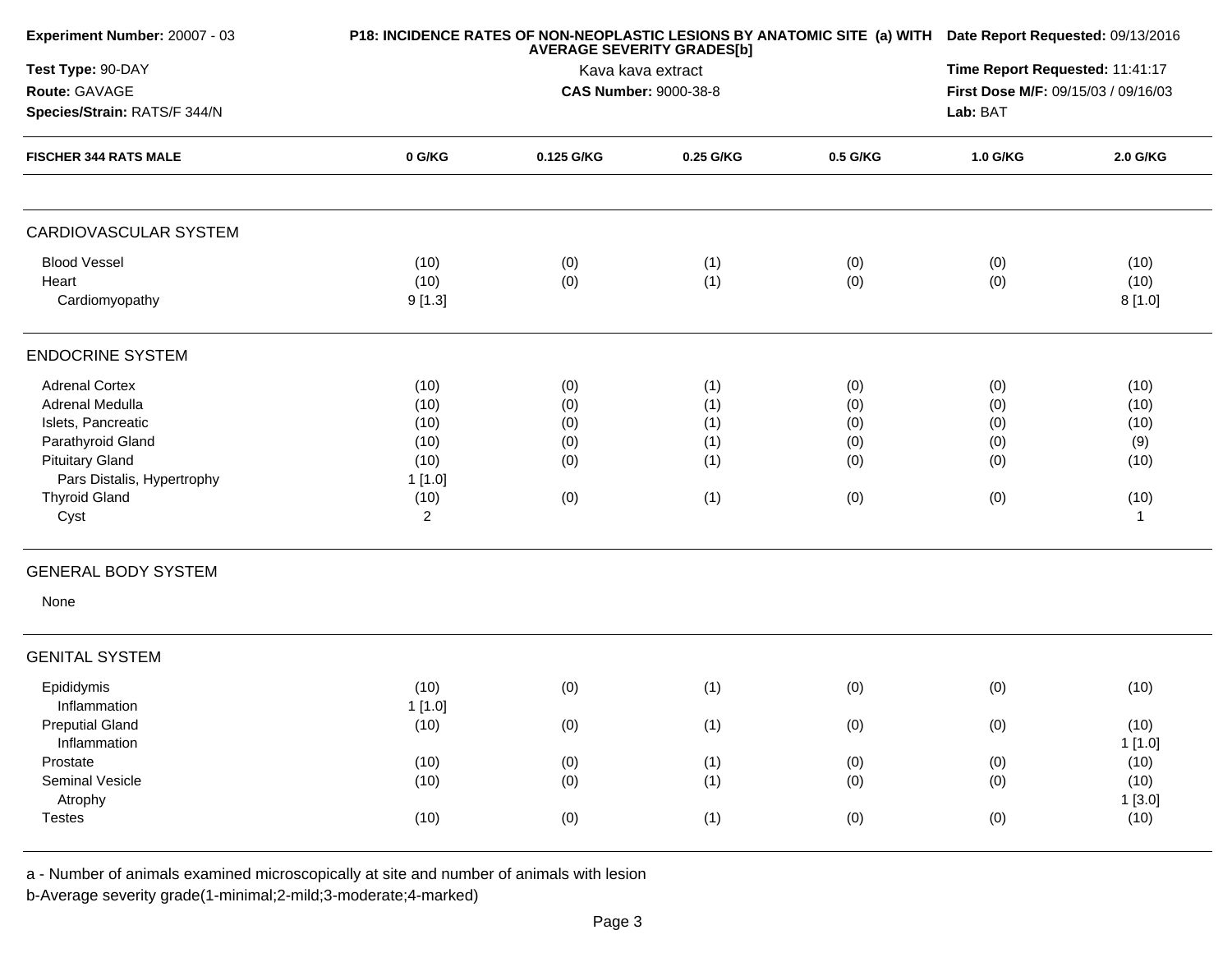| Experiment Number: 20007 - 03                                                            |        | P18: INCIDENCE RATES OF NON-NEOPLASTIC LESIONS BY ANATOMIC SITE (a) WITH Date Report Requested: 09/13/2016<br>Time Report Requested: 11:41:17 |                   |          |                                     |                |
|------------------------------------------------------------------------------------------|--------|-----------------------------------------------------------------------------------------------------------------------------------------------|-------------------|----------|-------------------------------------|----------------|
| Test Type: 90-DAY                                                                        |        |                                                                                                                                               |                   |          |                                     |                |
| Route: GAVAGE                                                                            |        | <b>CAS Number: 9000-38-8</b>                                                                                                                  | Kava kava extract |          | First Dose M/F: 09/15/03 / 09/16/03 |                |
| Species/Strain: RATS/F 344/N                                                             |        |                                                                                                                                               |                   | Lab: BAT |                                     |                |
| <b>FISCHER 344 RATS MALE</b>                                                             | 0 G/KG | 0.125 G/KG                                                                                                                                    | 0.25 G/KG         | 0.5 G/KG | 1.0 G/KG                            | 2.0 G/KG       |
| <b>HEMATOPOIETIC SYSTEM</b>                                                              |        |                                                                                                                                               |                   |          |                                     |                |
| <b>Bone Marrow</b>                                                                       | (10)   | (10)                                                                                                                                          | (10)              | (10)     | (10)                                | (10)           |
| Lymph Node, Mesenteric                                                                   | (10)   | (0)                                                                                                                                           | (1)               | (0)      | (0)                                 | (10)           |
| Spleen                                                                                   | (10)   | (10)                                                                                                                                          | (10)              | (10)     | (10)                                | (10)           |
| Atrophy                                                                                  |        |                                                                                                                                               |                   |          |                                     | 3[1.7]         |
| Hematopoietic Cell Proliferation                                                         |        |                                                                                                                                               |                   |          | 1[2.0]                              |                |
| Thymus<br>Necrosis                                                                       | (10)   | (10)                                                                                                                                          | (10)              | (10)     | (10)                                | (10)<br>1[2.0] |
| <b>INTEGUMENTARY SYSTEM</b>                                                              |        |                                                                                                                                               |                   |          |                                     |                |
| Mammary Gland                                                                            | (7)    | (0)                                                                                                                                           | (1)               | (0)      | (0)                                 | (9)            |
| Skin                                                                                     | (10)   | (0)                                                                                                                                           | (1)               | (0)      | (0)                                 | (10)           |
| MUSCULOSKELETAL SYSTEM                                                                   |        |                                                                                                                                               |                   |          |                                     |                |
| Bone                                                                                     | (10)   | (0)                                                                                                                                           | (1)               | (0)      | (0)                                 | (10)           |
| <b>NERVOUS SYSTEM</b>                                                                    |        |                                                                                                                                               |                   |          |                                     |                |
| <b>Brain</b>                                                                             | (10)   | (0)                                                                                                                                           | (1)               | (0)      | (0)                                 | (10)           |
| <b>RESPIRATORY SYSTEM</b>                                                                |        |                                                                                                                                               |                   |          |                                     |                |
| Lung                                                                                     | (10)   | (0)                                                                                                                                           | (1)               | (0)      | (0)                                 | (10)           |
| Inflammation                                                                             |        |                                                                                                                                               |                   |          |                                     | 3[1.0]         |
| Inflammation, Granulomatous                                                              |        |                                                                                                                                               |                   |          |                                     | 2[1.0]         |
| Metaplasia, Osseous, Focal                                                               | 1[1.0] |                                                                                                                                               |                   |          |                                     |                |
| Metaplasia, Osseous                                                                      | 1[1.0] |                                                                                                                                               |                   |          |                                     | 1[1.0]         |
| Alveolus, Infiltration Cellular, Histiocyte                                              | 2[1.0] |                                                                                                                                               |                   |          |                                     |                |
| Interstitium, Infiltration Cellular, Mononuclear<br>Cell                                 | 3[1.0] |                                                                                                                                               |                   |          |                                     | 4 [1.0]        |
| Interstitium, Inflammation, Chronic                                                      | 1[1.0] |                                                                                                                                               |                   |          |                                     | 1[1.0]         |
| a - Number of animals examined microscopically at site and number of animals with lesion |        |                                                                                                                                               |                   |          |                                     |                |
| b-Average severity grade(1-minimal;2-mild;3-moderate;4-marked)                           |        |                                                                                                                                               |                   |          |                                     |                |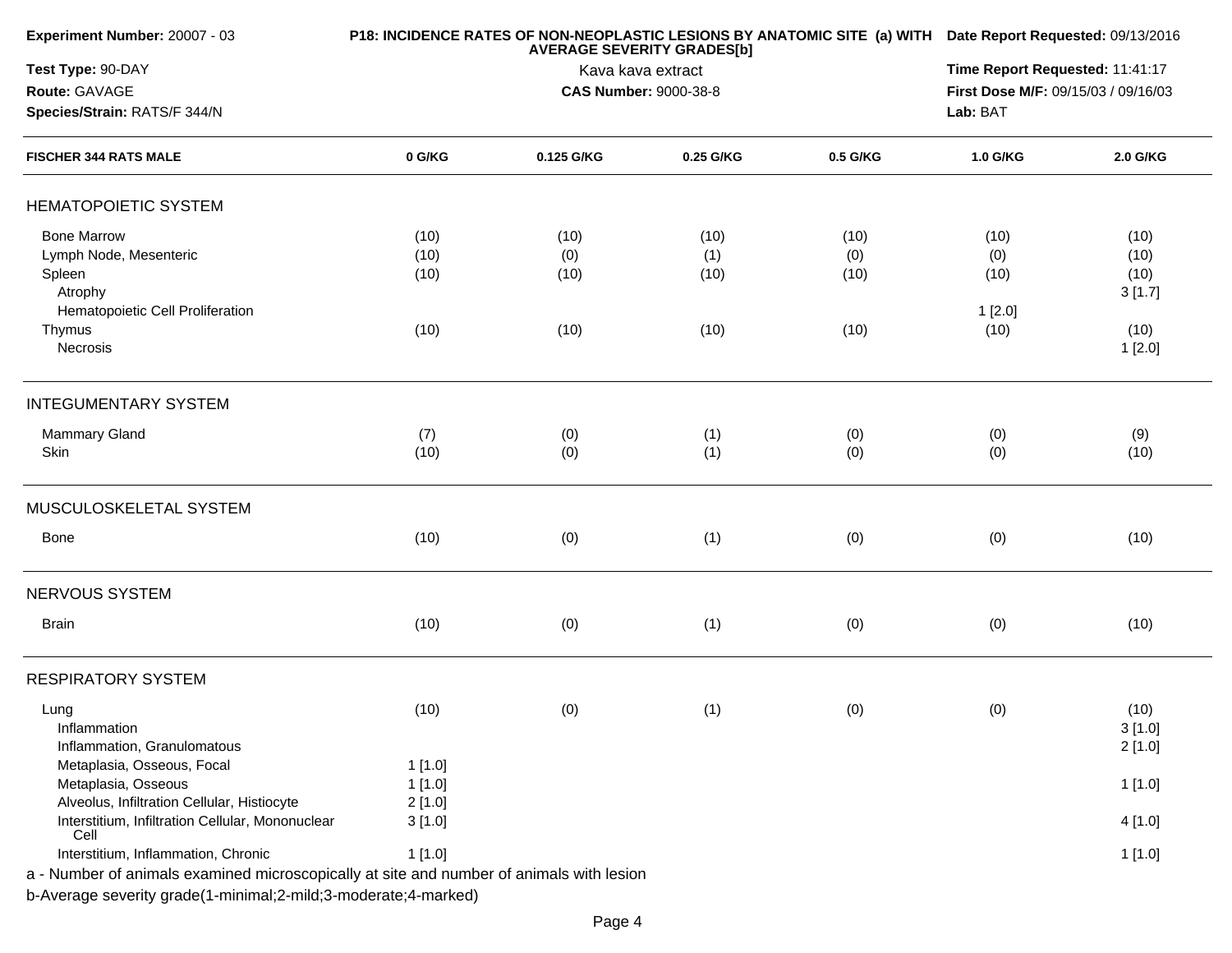| Experiment Number: 20007 - 03                                            |                             | P18: INCIDENCE RATES OF NON-NEOPLASTIC LESIONS BY ANATOMIC SITE (a) WITH Date Report Requested: 09/13/2016 |                                                                                    |            |            |                  |
|--------------------------------------------------------------------------|-----------------------------|------------------------------------------------------------------------------------------------------------|------------------------------------------------------------------------------------|------------|------------|------------------|
| Test Type: 90-DAY<br>Route: GAVAGE<br>Species/Strain: RATS/F 344/N       |                             | Kava kava extract<br><b>CAS Number: 9000-38-8</b>                                                          | Time Report Requested: 11:41:17<br>First Dose M/F: 09/15/03 / 09/16/03<br>Lab: BAT |            |            |                  |
| <b>FISCHER 344 RATS MALE</b>                                             | 0 G/KG                      | 0.125 G/KG                                                                                                 | 0.25 G/KG                                                                          | 0.5 G/KG   | 1.0 G/KG   | 2.0 G/KG         |
| Nose<br>Inflammation                                                     | (10)                        | (0)                                                                                                        | (1)                                                                                | (0)        | (0)        | (10)<br>1[1.0]   |
| Inflammation, Suppurative<br>Inflammation, Acute                         | 1[1.0]                      |                                                                                                            |                                                                                    |            |            | 1[1.0]           |
| Squamous Epithelium, Hyperplasia, Squamous<br>Trachea                    | 1[1.0]<br>(10)              | (0)                                                                                                        | (1)                                                                                | (0)        | (0)        | (10)             |
| SPECIAL SENSES SYSTEM                                                    |                             |                                                                                                            |                                                                                    |            |            |                  |
| Eye<br>Harderian Gland<br>Infiltration Cellular, Mononuclear Cell        | (10)<br>(10)<br>1[1.0]      | (0)<br>(0)                                                                                                 | (1)<br>(1)                                                                         | (0)<br>(0) | (0)<br>(0) | (10)<br>(10)     |
| <b>URINARY SYSTEM</b>                                                    |                             |                                                                                                            |                                                                                    |            |            |                  |
| Kidney<br>Accumulation, Hyaline Droplet<br><b>Casts Protein</b>          | (10)<br>2[2.0]<br>1[1.0]    | (0)                                                                                                        | (1)                                                                                | (0)        | (0)        | (10)<br>1[2.0]   |
| Infiltration Cellular, Mononuclear Cell<br>Mineralization<br>Nephropathy | 1[1.0]<br>4 [1.0]<br>7[1.0] |                                                                                                            |                                                                                    |            |            | 3[1.0]<br>7[1.0] |
| <b>Urinary Bladder</b>                                                   | (10)                        | (0)                                                                                                        | (1)                                                                                | (0)        | (0)        | (10)             |

\*\*\* END OF MALE \*\*\*

a - Number of animals examined microscopically at site and number of animals with lesion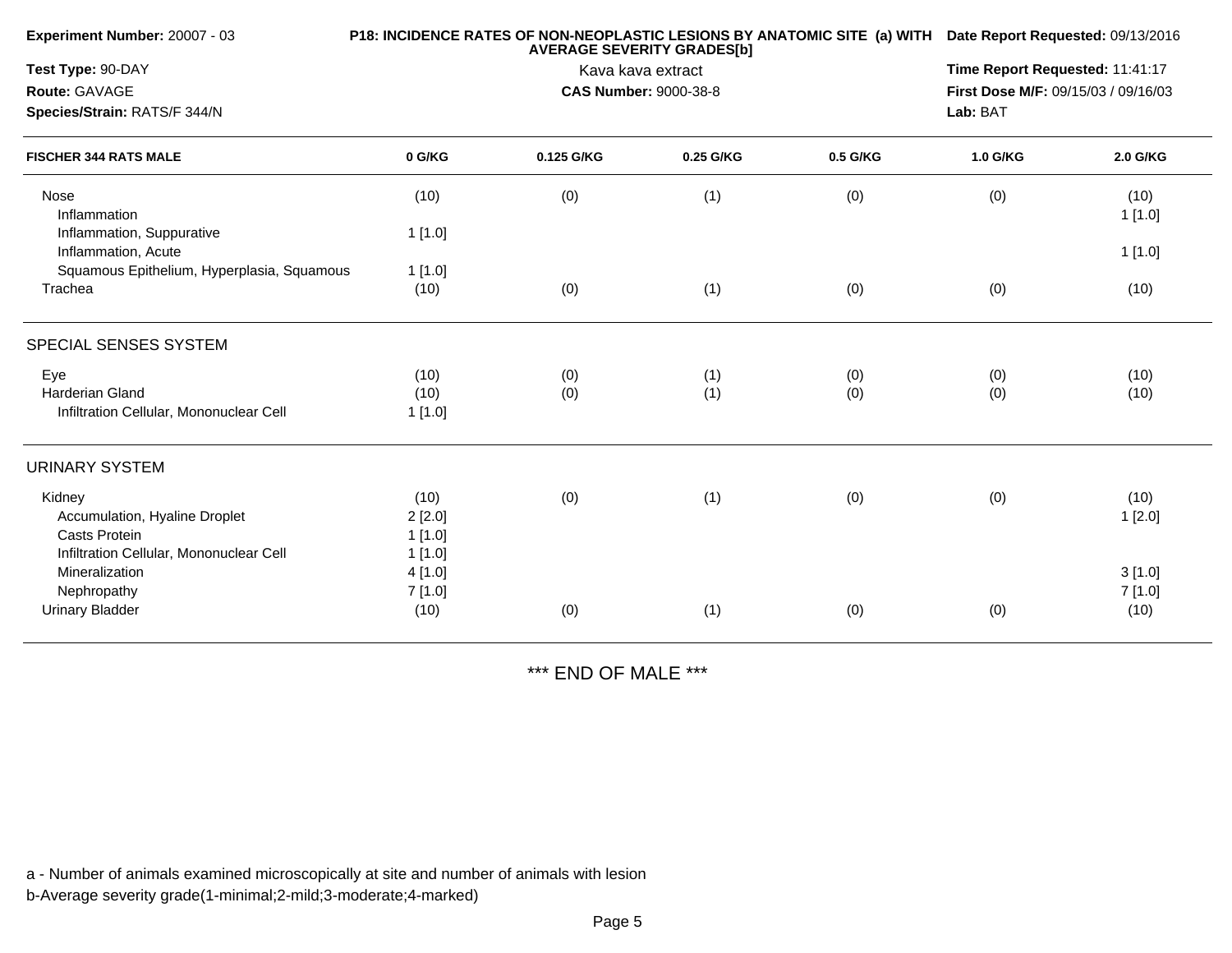| Experiment Number: 20007 - 03                            |                | P18: INCIDENCE RATES OF NON-NEOPLASTIC LESIONS BY ANATOMIC SITE (a) WITH Date Report Requested: 09/13/2016<br>Time Report Requested: 11:41:17 |                              |          |                                     |                |  |
|----------------------------------------------------------|----------------|-----------------------------------------------------------------------------------------------------------------------------------------------|------------------------------|----------|-------------------------------------|----------------|--|
| Test Type: 90-DAY                                        |                |                                                                                                                                               |                              |          |                                     |                |  |
| Route: GAVAGE                                            |                |                                                                                                                                               | <b>CAS Number: 9000-38-8</b> |          | First Dose M/F: 09/15/03 / 09/16/03 |                |  |
| Species/Strain: RATS/F 344/N                             |                |                                                                                                                                               |                              |          |                                     |                |  |
| <b>FISCHER 344 RATS FEMALE</b>                           | 0 G/KG         | 0.125 G/KG                                                                                                                                    | 0.25 G/KG                    | 0.5 G/KG | 1.0 G/KG                            | 2.0 G/KG       |  |
| <b>Disposition Summary</b>                               |                |                                                                                                                                               |                              |          |                                     |                |  |
| <b>Animals Initially In Study</b><br><b>Early Deaths</b> | 10             | 10                                                                                                                                            | 10                           | 10       | 10                                  | 10             |  |
| <b>Moribund Sacrifice</b><br><b>Natural Death</b>        | $\mathbf 1$    |                                                                                                                                               |                              |          | 1                                   | 4              |  |
| <b>Survivors</b><br><b>Terminal Sacrifice</b>            | 9              | 10                                                                                                                                            | 10                           | 10       | 9                                   | 6              |  |
| <b>Animals Examined Microscopically</b>                  | 10             | 10                                                                                                                                            | 10                           | 10       | 10                                  | 10             |  |
| <b>ALIMENTARY SYSTEM</b>                                 |                |                                                                                                                                               |                              |          |                                     |                |  |
| Esophagus                                                | (10)           | (0)                                                                                                                                           | (0)                          | (0)      | (1)                                 | (10)           |  |
| Intestine Large, Cecum                                   | (10)           | (0)                                                                                                                                           | (0)                          | (0)      | (1)                                 | (10)           |  |
| Intestine Large, Colon                                   | (10)           | (0)                                                                                                                                           | (0)                          | (0)      | (1)                                 | (10)           |  |
| Intestine Large, Rectum                                  | (10)           | (0)                                                                                                                                           | (0)                          | (0)      | (1)                                 | (10)           |  |
| Intestine Small, Duodenum                                | (10)           | (0)                                                                                                                                           | (0)                          | (0)      | (1)                                 | (10)           |  |
| Intestine Small, Ileum                                   | (10)           | (0)                                                                                                                                           | (0)                          | (0)      | (1)                                 | (10)           |  |
| Intestine Small, Jejunum                                 | (10)           | (0)                                                                                                                                           | (0)                          | (0)      | (1)                                 | (10)           |  |
| Liver                                                    | (10)           | (10)                                                                                                                                          | (10)                         | (10)     | (10)                                | (10)           |  |
| Congestion                                               |                |                                                                                                                                               |                              |          | 1[2.0]                              |                |  |
| Hepatodiaphragmatic Nodule                               | $\overline{c}$ | $\mathbf{1}$                                                                                                                                  |                              | 1        |                                     |                |  |
| Infiltration Cellular, Mononuclear Cell                  | 8[1.0]         | 8[1.0]                                                                                                                                        | 4[1.0]                       | 7[1.0]   | 8[1.0]                              | 2[1.0]         |  |
| Inflammation                                             | 1[1.0]         |                                                                                                                                               |                              |          | 1[1.0]                              |                |  |
| Hepatocyte, Hypertrophy                                  |                |                                                                                                                                               |                              | 3[1.0]   | 3[1.3]                              | 10[1.7]        |  |
| Mesentery                                                | (1)            | (0)                                                                                                                                           | (0)                          | (1)      | (0)                                 | (0)            |  |
| Necrosis, Fatty                                          |                |                                                                                                                                               |                              | 1[2.0]   |                                     |                |  |
| Necrosis, Focal                                          | 1[2.0]         |                                                                                                                                               |                              |          |                                     |                |  |
| Pancreas                                                 | (10)           | (0)                                                                                                                                           | (0)                          | (0)      | (1)                                 | (10)           |  |
| Acinus, Atrophy                                          |                |                                                                                                                                               |                              |          |                                     | 1[1.0]         |  |
| Salivary Glands<br>Stomach, Forestomach                  | (10)           | (0)                                                                                                                                           | (0)                          | (0)      | (1)                                 | (10)           |  |
| Inflammation                                             | (10)           | (0)                                                                                                                                           | (0)                          | (0)      | (1)                                 | (10)<br>1[1.0] |  |
| Mineralization                                           |                |                                                                                                                                               |                              |          |                                     | 1[1.0]         |  |
| Ulcer                                                    |                |                                                                                                                                               |                              |          |                                     | 1[2.0]         |  |
| Stomach, Glandular                                       | (10)           | (0)                                                                                                                                           | (0)                          | (0)      | (1)                                 | (10)           |  |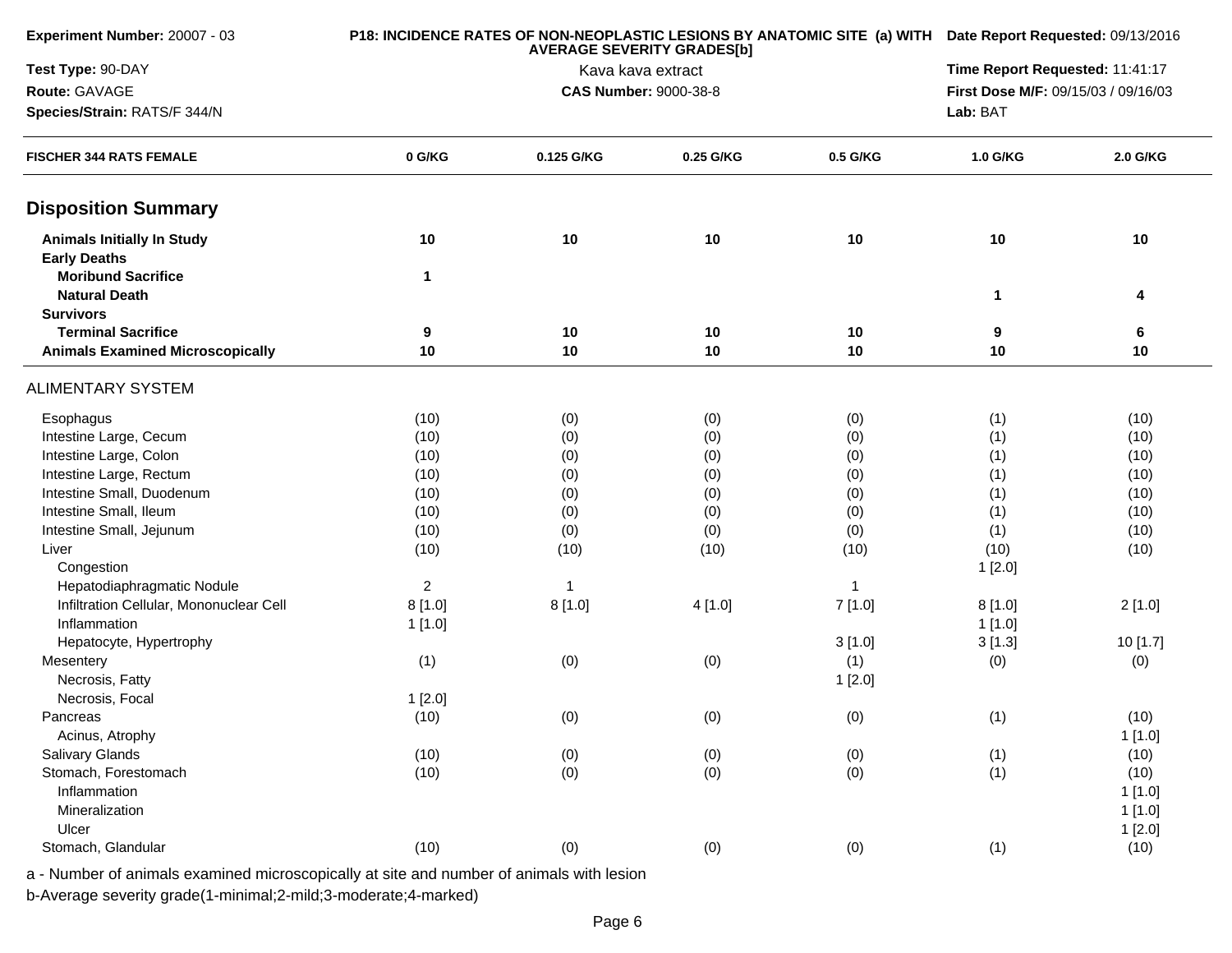| Experiment Number: 20007 - 03                  |                        | P18: INCIDENCE RATES OF NON-NEOPLASTIC LESIONS BY ANATOMIC SITE (a) WITH Date Report Requested: 09/13/2016 |                                 |            |                                     |                        |  |
|------------------------------------------------|------------------------|------------------------------------------------------------------------------------------------------------|---------------------------------|------------|-------------------------------------|------------------------|--|
| Test Type: 90-DAY                              |                        |                                                                                                            | Time Report Requested: 11:41:17 |            |                                     |                        |  |
| Route: GAVAGE                                  |                        |                                                                                                            | <b>CAS Number: 9000-38-8</b>    |            | First Dose M/F: 09/15/03 / 09/16/03 |                        |  |
| Species/Strain: RATS/F 344/N                   |                        |                                                                                                            |                                 |            |                                     |                        |  |
| <b>FISCHER 344 RATS FEMALE</b>                 | 0 G/KG                 | 0.125 G/KG                                                                                                 | 0.25 G/KG                       | 0.5 G/KG   | 1.0 G/KG                            | 2.0 G/KG               |  |
| <b>CARDIOVASCULAR SYSTEM</b>                   |                        |                                                                                                            |                                 |            |                                     |                        |  |
| <b>Blood Vessel</b><br>Heart<br>Cardiomyopathy | (10)<br>(10)<br>5[1.0] | (0)<br>(0)                                                                                                 | (0)<br>(0)                      | (0)<br>(0) | (1)<br>(1)                          | (10)<br>(10)<br>2[1.0] |  |
| <b>ENDOCRINE SYSTEM</b>                        |                        |                                                                                                            |                                 |            |                                     |                        |  |
| <b>Adrenal Cortex</b>                          | (10)                   | (0)                                                                                                        | (0)                             | (0)        | (1)                                 | (10)                   |  |
| Adrenal Medulla                                | (10)                   | (0)                                                                                                        | (0)                             | (0)        | (1)                                 | (10)                   |  |
| Islets, Pancreatic                             | (10)                   | (0)                                                                                                        | (0)                             | (0)        | (1)                                 | (10)                   |  |
| Parathyroid Gland                              | (10)                   | (0)                                                                                                        | (0)                             | (0)        | (1)                                 | (10)                   |  |
| <b>Pituitary Gland</b>                         | (10)                   | (0)                                                                                                        | (0)                             | (0)        | (1)                                 | (10)                   |  |
| <b>Thyroid Gland</b>                           | (10)                   | (0)                                                                                                        | (0)                             | (0)        | (1)                                 | (9)                    |  |
| Cyst                                           | 2                      |                                                                                                            |                                 |            |                                     | $\mathbf{1}$           |  |
| <b>GENERAL BODY SYSTEM</b>                     |                        |                                                                                                            |                                 |            |                                     |                        |  |
| None                                           |                        |                                                                                                            |                                 |            |                                     |                        |  |
| <b>GENITAL SYSTEM</b>                          |                        |                                                                                                            |                                 |            |                                     |                        |  |
| <b>Clitoral Gland</b>                          | (10)                   | (0)                                                                                                        | (0)                             | (0)        | (1)                                 | (10)                   |  |
| Ovary                                          | (10)                   | (0)                                                                                                        | (0)                             | (0)        | (1)                                 | (10)                   |  |
| Uterus                                         | (10)                   | (0)                                                                                                        | (0)                             | (0)        | (1)                                 | (10)                   |  |
| <b>HEMATOPOIETIC SYSTEM</b>                    |                        |                                                                                                            |                                 |            |                                     |                        |  |
| <b>Bone Marrow</b>                             | (10)                   | (10)                                                                                                       | (10)                            | (10)       | (10)                                | (10)                   |  |
| Lymph Node, Mesenteric                         | (10)                   | (0)                                                                                                        | (0)                             | (0)        | (1)                                 | (10)                   |  |
| Spleen                                         | (10)                   | (10)                                                                                                       | (10)                            | (10)       | (10)                                | (10)                   |  |
| Atrophy                                        | 1[2.0]                 |                                                                                                            |                                 |            |                                     | 3[2.0]                 |  |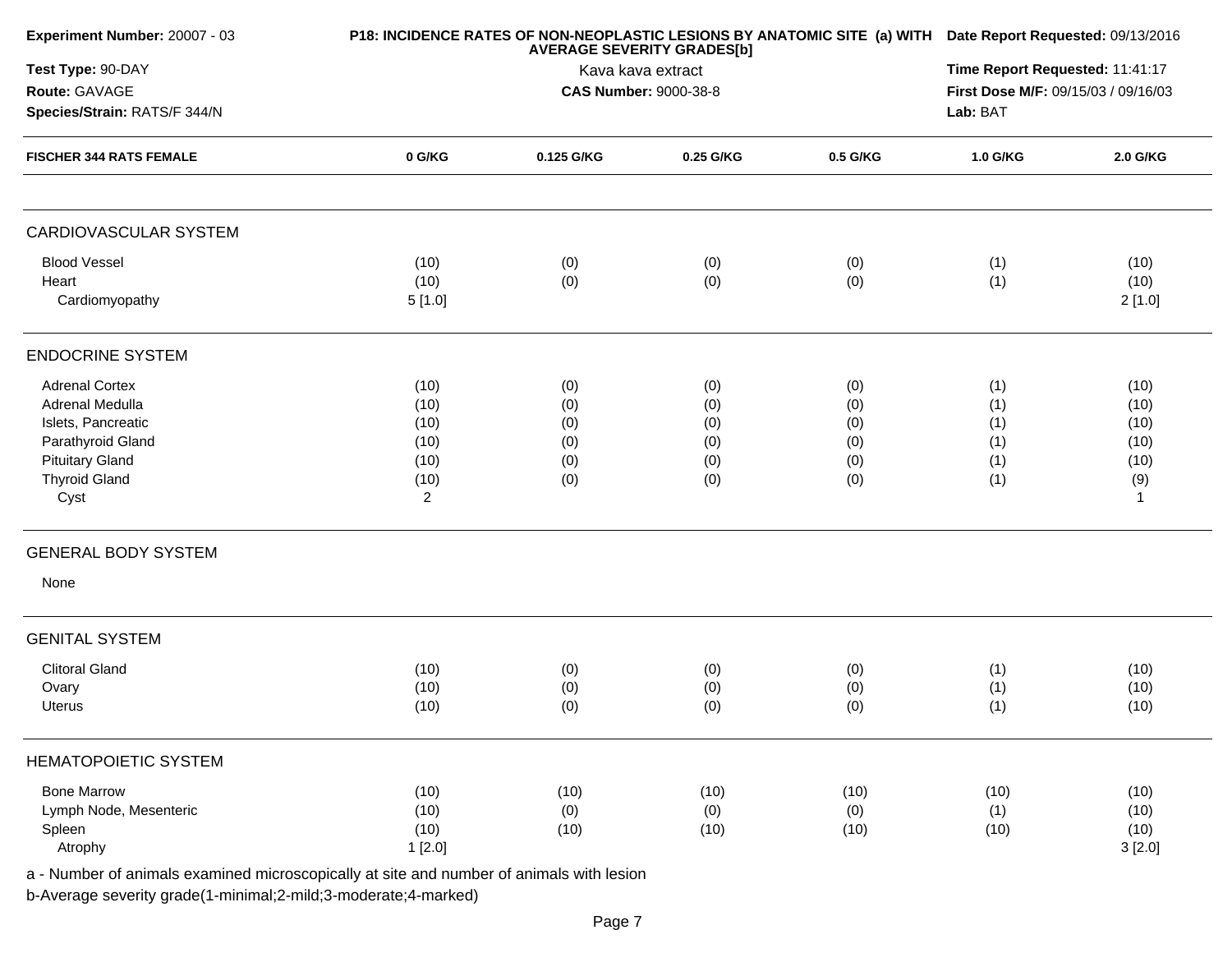| Experiment Number: 20007 - 03                                                                                                  |                            | P18: INCIDENCE RATES OF NON-NEOPLASTIC LESIONS BY ANATOMIC SITE (a) WITH Date Report Requested: 09/13/2016 |                                                                        |            |            |                          |
|--------------------------------------------------------------------------------------------------------------------------------|----------------------------|------------------------------------------------------------------------------------------------------------|------------------------------------------------------------------------|------------|------------|--------------------------|
| Test Type: 90-DAY<br>Route: GAVAGE<br>Species/Strain: RATS/F 344/N                                                             |                            | Lab: BAT                                                                                                   | Time Report Requested: 11:41:17<br>First Dose M/F: 09/15/03 / 09/16/03 |            |            |                          |
| <b>FISCHER 344 RATS FEMALE</b>                                                                                                 | 0 G/KG                     | 0.125 G/KG                                                                                                 | 0.25 G/KG                                                              | 0.5 G/KG   | 1.0 G/KG   | 2.0 G/KG                 |
| Thymus<br>Necrosis                                                                                                             | (10)<br>1[2.0]             | (10)                                                                                                       | (10)                                                                   | (10)       | (10)       | (10)<br>3[2.0]           |
| <b>INTEGUMENTARY SYSTEM</b>                                                                                                    |                            |                                                                                                            |                                                                        |            |            |                          |
| Mammary Gland<br>Skin                                                                                                          | (10)<br>(10)               | (0)<br>(0)                                                                                                 | (0)<br>(0)                                                             | (0)<br>(0) | (1)<br>(1) | (10)<br>(10)             |
| MUSCULOSKELETAL SYSTEM                                                                                                         |                            |                                                                                                            |                                                                        |            |            |                          |
| Bone                                                                                                                           | (10)                       | (0)                                                                                                        | (0)                                                                    | (0)        | (1)        | (10)                     |
| <b>NERVOUS SYSTEM</b>                                                                                                          |                            |                                                                                                            |                                                                        |            |            |                          |
| <b>Brain</b><br>Cerebrum, Hemorrhage                                                                                           | (10)                       | (0)                                                                                                        | (0)                                                                    | (0)        | (1)        | (10)<br>1[2.0]           |
| <b>RESPIRATORY SYSTEM</b>                                                                                                      |                            |                                                                                                            |                                                                        |            |            |                          |
| Lung<br>Congestion, Diffuse, Acute<br>Inflammation<br>Inflammation, Chronic                                                    | (10)<br>1[1.0]             | (0)                                                                                                        | (0)                                                                    | (0)        | (1)        | (10)<br>1[2.0]<br>1[1.0] |
| Metaplasia, Osseous<br>Alveolus, Infiltration Cellular, Histiocyte<br>Interstitium, Infiltration Cellular, Mononuclear<br>Cell | 1[1.0]<br>1[1.0]<br>3[1.0] |                                                                                                            |                                                                        |            | 1[1.0]     | 4[1.0]<br>3[1.0]         |
| Nose<br>Trachea                                                                                                                | (10)<br>(10)               | (0)<br>(0)                                                                                                 | (0)<br>(0)                                                             | (0)<br>(0) | (1)<br>(1) | (10)<br>(10)             |
| SPECIAL SENSES SYSTEM                                                                                                          |                            |                                                                                                            |                                                                        |            |            |                          |
| Eye                                                                                                                            | (10)                       | (0)                                                                                                        | (0)                                                                    | (0)        | (1)        | (10)                     |

Page 8